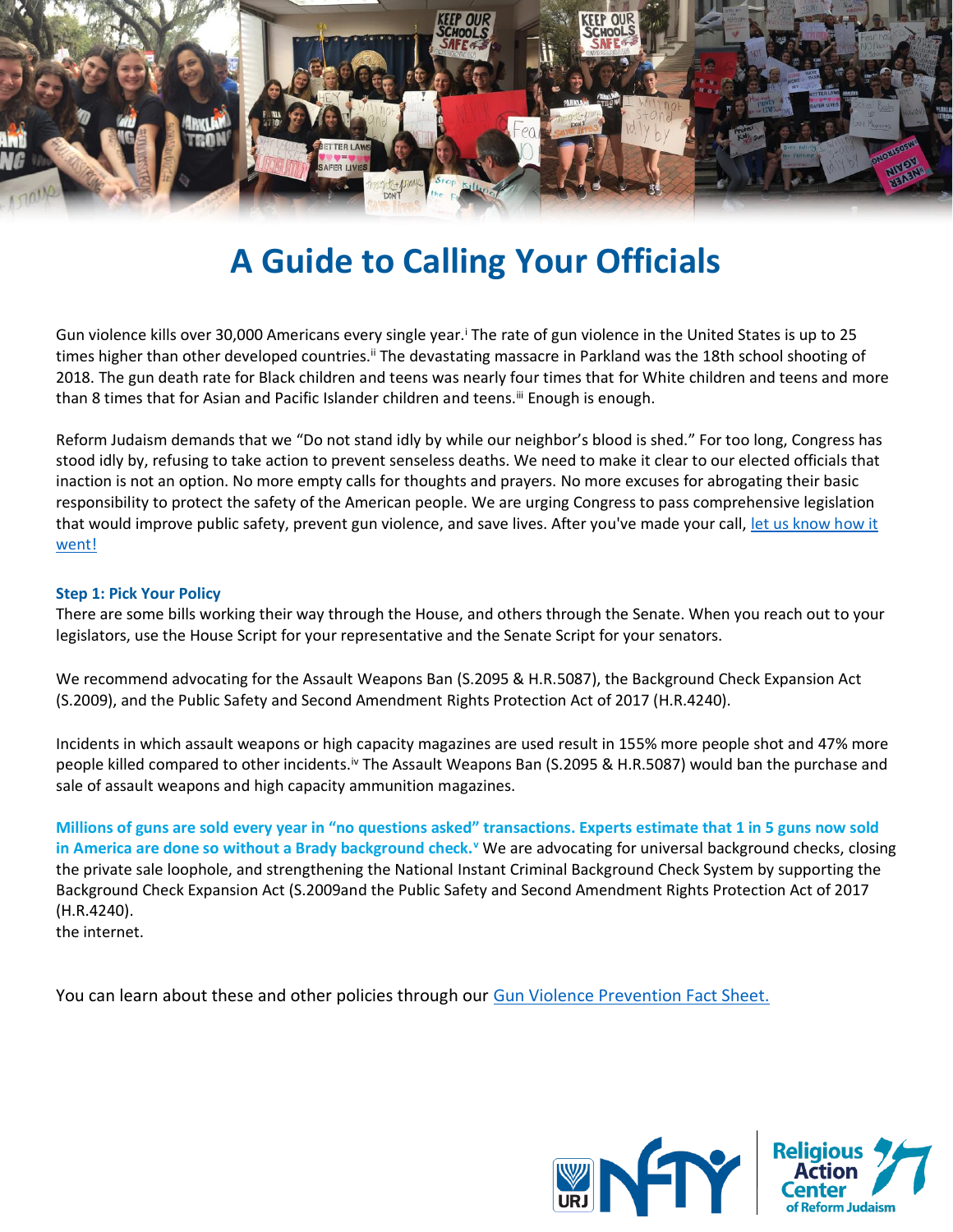

## **Step 2: Find Your Elected Official**

If you know the names of your senators and representatives, you can skip ahead to Step 3.

#### [Find Your Senators](https://www.senate.gov/senators/contact)

Choose your state from the drop-down menu, and your two senators will pop up. Keep their names handy.

#### [Find Your Representative](https://www.house.gov/representatives)

Enter your zip code in the box at the top right of the page and click "look up." You may have to enter your exact address to narrow down the search. Keep their names handy.

#### **Step 3: Make the Call**

Call the Capitol Switchboard at **202-224-3121** and ask to speak with one of your elected officials' offices. When the call is connected, introduce yourself and say that you are calling because you want your legislator to take action on gun violence prevention. The individual answering the phone will pass your message on to the member of Congress.

## **Step 4: Get Ready to Share Your Opinion**

Below are sample scripts to share with the staff of your elected officials when you make your call. Don't forget to personalize it by mentioning why this issue is important to you! It's always helpful to practice once or twice, but don't be nervous – the staff member who answers the phone will typically note your support, thank you, and say goodbye.

## *House Script*

Hello, my name is \_\_\_\_(name)\_\_\_\_, and I am from \_\_\_\_(town)\_\_\_\_. I am calling today as a constituent and as a Reform Jew to speak about the epidemic of gun violence in our country. I want to urge \_\_\_(Senator or Representative Name) to protect the safety of the American people, and be a leader in gun violence prevention by advocating for the Assault Weapons Ban and the Public Safety and Second Amendment Rights Protection Act of 2017.

| This is so important to me, because |  |
|-------------------------------------|--|
| Thank you for your time.            |  |